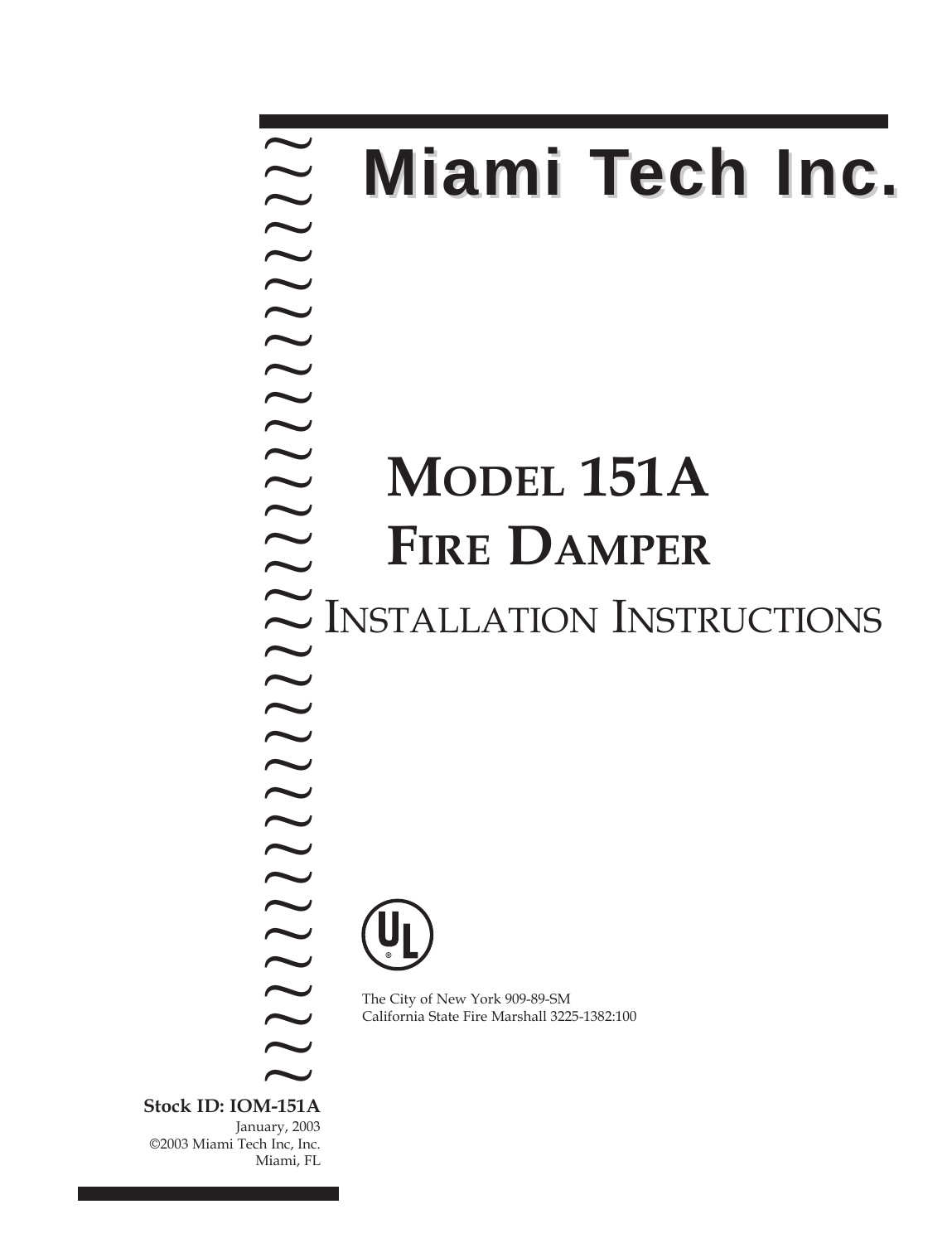## 151A FIRE DAMPER • I.O.M.

## **MIAMI TECH INC. MIAMI TECH INC.**

## **Foreword**

This publication details the installation requirements for dynamic application fire dampers as manufactured by Miami Tech Inc. Use of this manual for systems or products not manufactured or supplied by Miami Tech Inc shall not be applicable.

All products covered by this manual have been tested in accordance with UL555 and are authorized to bear the UL classification mark for fire dampers. Specific Fire Damper model numbers and their corresponding UL file numbers may be found in UL's Fire Resistance Directory. Miami Tech Inc. Fire Dampers have meet current UL requirements for Dynamic Curtain Style Fire Dampers July 2002.

For specific fire damper location requirements, duct construction and connection or installation practices, refer to the following codes or standards:

#### **NFPA Publications:**

NFPA 90A - Standard for the Installation of Air-Conditioning and Ventilation Systems

#### **UL Publications:**

UL555 - Standard for Safety, Fire Dampers, Dynamic Dampers 7/2002.

#### **SMACNA Publications:**

Fire, Smoke and Radiation Damper Installation Guide for HVAC Systems Guide HVAC Duct Construction Standards – Metal and Flexible

The Installation Instructions found within this manual have been specifically drawn and detailed to meet the requirements of UL555. Some jurisdictions may require additional or different installation methods; therefore, consult with the authority having jurisdiction for specific differences. For these cases, the requirements defined by the authority having jurisdiction will take precedence over the documents contained herein.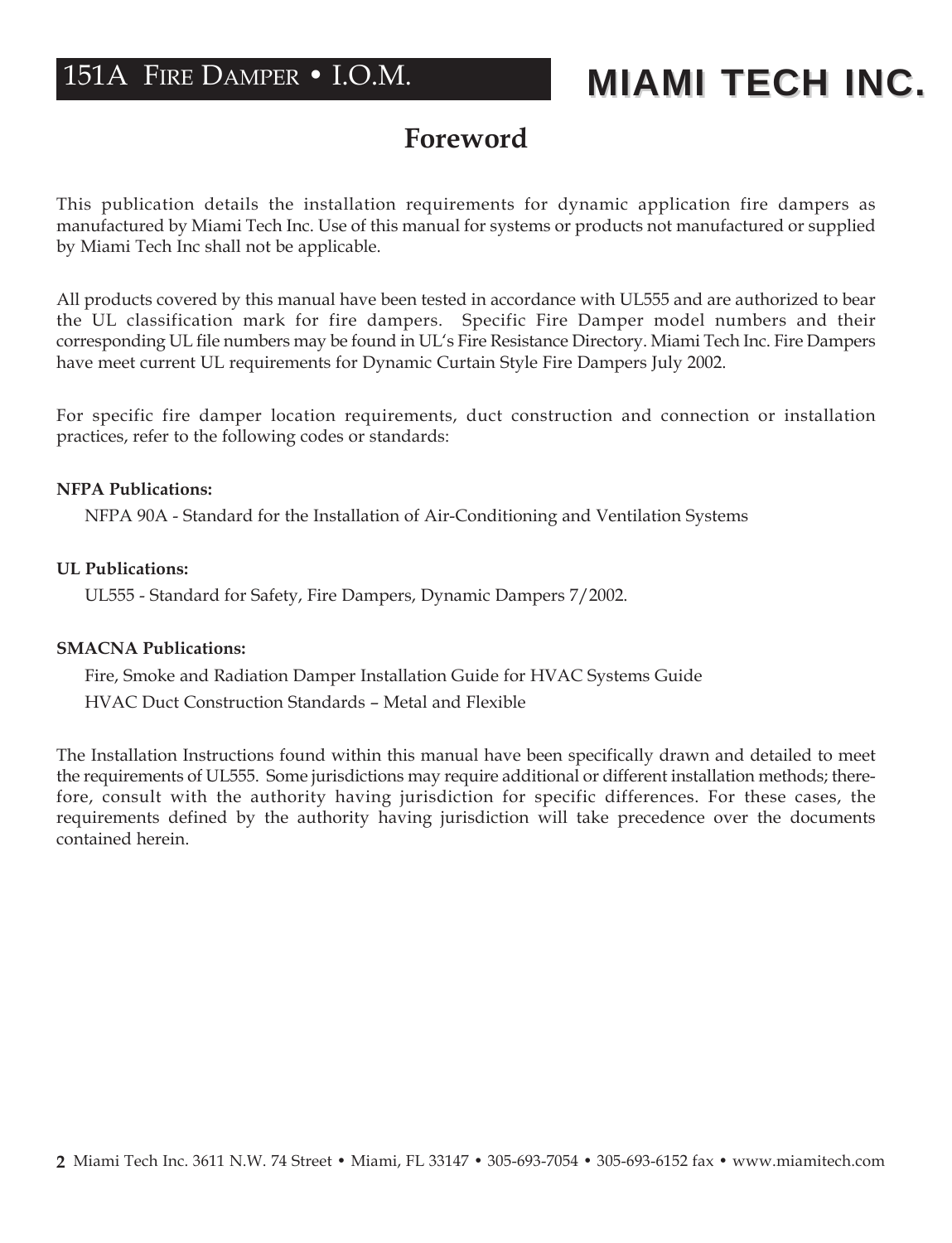# **MIAMI TECH INC MIAMI TECH INC MIAMI TECH INC**

1/2003

## **Model 151A •** 1.5 Hour Single Section Dynamic Fire Damper



#### **NOTES:**

- 1. Sleeve shall be of the same or heavier gauge as the duct to which it is attached. Gauges shall conform to SMACNA or ASHRAE Duct Standards. When the following duct-sleeve connections are used, minimum gauge of the sleeve shall be 16 gauge on dampers not exceeding 24" wide x 24" high and 14 gauge on larger dampers: (a) angle reinforced standing seam, (b) angle reinforced pocket lock, (c) companion angle, or (d) metal fasteners spaced approximately 16" on center. Refer to the latest edition of UL 555 for connections which may be used in all systems.
- 2. Damper is secured to sleeve by the use of either 1/4" diameter steel nuts and bolts, No. 10 sheetmetal screws,  $1/4$ " diameter steel rivets, or  $1/2$ " long welds...all of which must be 6" on center and a maximum of 1 3/4" from the ends.
- 3. Fire dampers shall have clearance of  $1/8$ " per linear foot on width and height. The unit (damper and sleeve) may rest on the bottom of the opening and need not be centered.
- 4. Retaining angles shall be a minimum of  $1 \frac{1}{2}$  x  $1 \frac{1}{2}$  x 16 gauge steel. Angles increase in size proportionally, so that there will be a minimum of 1" overlap on the partition, and angles must also cover corners of opening.
- 5. The sleeve is retained in the partition opening by the use of either 1/4" diameter steel nuts and bolts, No. 10 sheetmetal screws, 1/4" diameter steel pop rivets or 1/2" long welds...all of which must be 6" on center and no more than 2" from the ends. Devices are to attach angle to sleeve only.
- 6. This installation is for dampers which are to be installed in masonry walls only. See Installation for Alternate Framing Methods on page 5, for wood stud and metal stud partition.
- 7. Connecting ducts shall be terminated at the sleeve or transition collar where a draw-band type breakaway joint is used.
- 8. Maximum duct size of single section Model 151A unit is 24" wide x 24" high.

Miami Tech Inc. 3611 N.W. 74 Street • Miami, FL 33147 • 305-693-7054 • 305-693-6152 fax • www.miamitech.com 3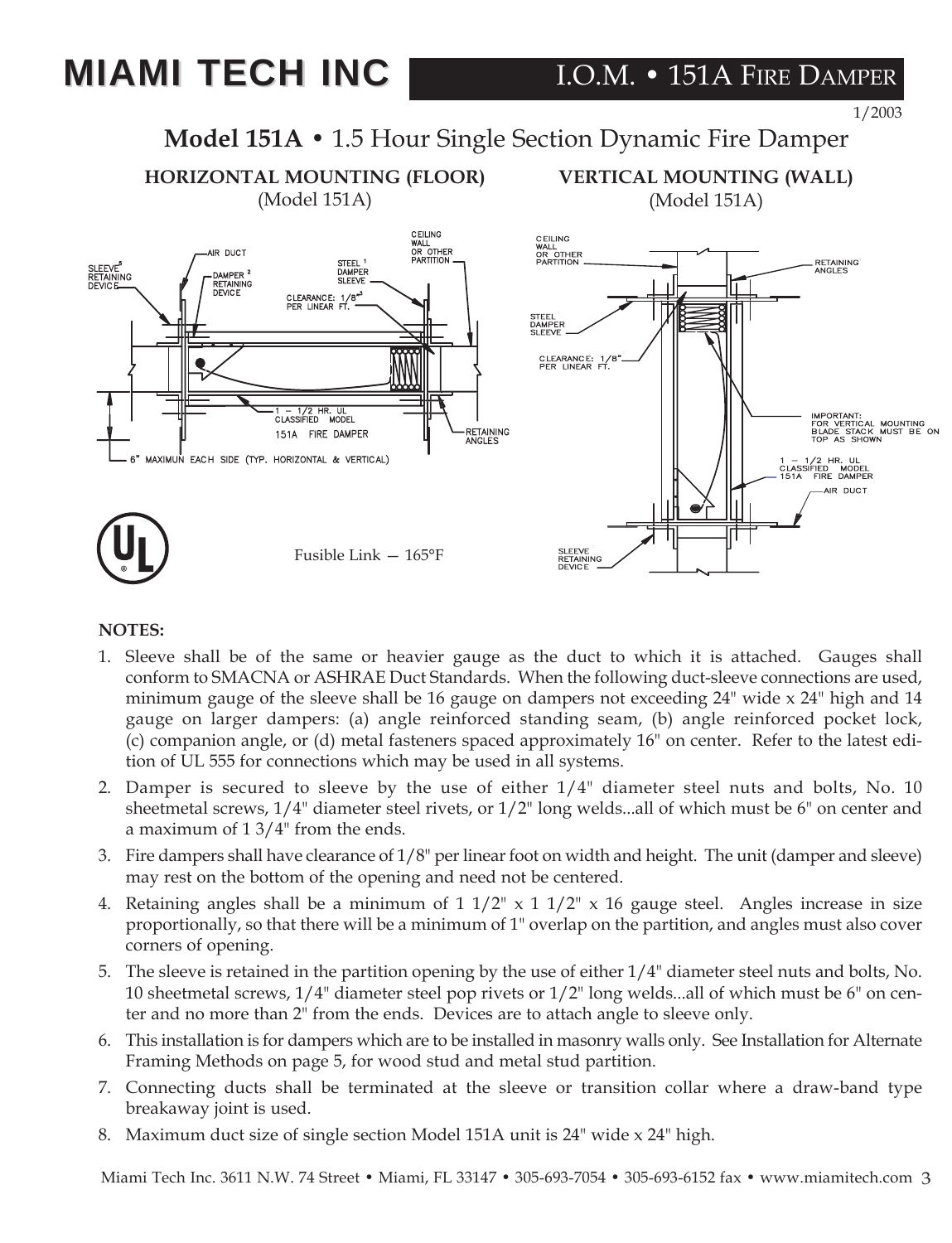## FIRE DAMPER GENERAL INFORMATION **MIAMI TECH INC MIAMI TECH INC**

1/2003

#### **What is a Fire Damper? What is a Fire Damper?**

*The National Fire Protection Association (NFPA) Standard 90A defines a fire damper as "a device, installed in an air distribution system, that is designated to close automatically upon detection of heat, to interupt migratory airflow, and to restrict the passage of flame."*

### **Types of Curtain Fire Dampers:**

Curtain type Fire Dampers are available in three configurations.



Blades & Frame in Airstream. The state of the Blades out of

**Type A Type B Type C**



Airstream. This provides better free flow area and pressure drop than Type A.



Blades and frame are out of Airstream; primarly used when transitioning to round or square duct. Type C provides maximum pressure drop characteristics with blades and frame out of airstream.

### **STATIC RATED OR DYNAMIC RATED, WHATS THE DIFFERENCE?**

Underwriters Laboratories (UL) Standard for Safety 555 catagorizes smoke and fire control systems as either static or dynamic. UL555 defines dampers intended to close under no airflow conditions as dampers for static systems, and dampers intended to close under flow conditions as dampers for dynamic systems.

As of July 1, 2002, all Dynamic Fire Dampers must meet the "new" UL555 Standard. This Standard changes the way Dynamic Fire Dampers are tested. The new Standard requires all manufacturers to retest to a stricter requirment. This insures better designed and built dampers.

**Miami Tech Inc. Model 151 has been tested and has passed in both Vertical and Horizontal Installation.**

#### **Did you know? ... Did you know? ...**

Fire Dampers must be mounted in a steel sleeve. The damper and sleeve assembly is held in place by using retaining angles on each side of the wall. Ductwork shall be connected to eigther side with a "break away" connection. This allows the damper to remain in the wall in the event that ductwork fall during a fire. All necessary mounting products are available from Miami Tech Inc.

**4** Miami Tech Inc. 3611 N.W. 74 Street • Miami, FL 33147 • 305-693-7054 • 305-693-6152 fax • www.miamitech.com